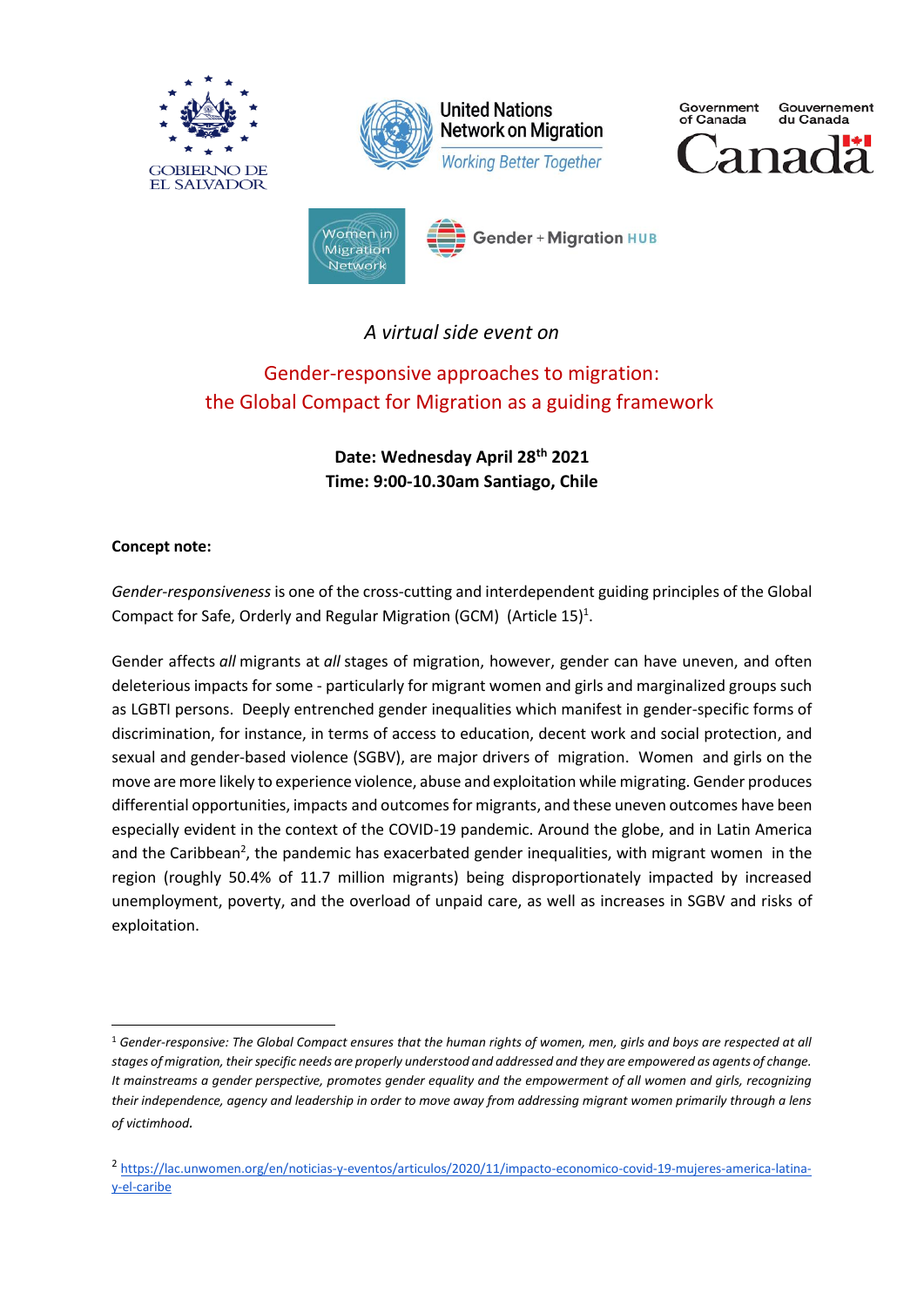

Gender-responsive migration policies provide an opportunity to support migrant women and girls, and empower them to thrive in their host communities. As governments move towards realizing the objectives of the GCM, it is vital that stakeholders and governments come together to build capacities and share guidance on how to design, implement, monitor and evaluate gender-responsive migration policies, programmes and services.

This side event, co-sponsored by the governments of El Salvador and Canada, brings together governments and civil society from the region and beyond, with the aim of sharing good practices, resources and guidance on mainstreaming a gender perspective in migration governance, with particular emphasis on the implementation of the GCM. Particular areas of focus addressed in this side event include: responding to the gendered impacts COVID-19 in the region; integrating a gender perspective into migration and settlement policies; strengthening capacity and fostering partnerships for enhancing gender-responsive migration governance.

#### **AGENDA**

#### **Date and time: 28 April, 9:00-10:30am (Santiago, Chile)**

**Link:**

#### **I. Opening (15 min)**

- Diana Echeverria De Vega, General Director of Liason with Salvadorians living Abroad, Government of El Salvador
- Stephanie Leung, Director of International Migration Policy, Government of Canada

Moderator: Pamela Villalobos Koeniger, Oficial Superior de Asuntos Sociales

#### **II. Panel: Tools and resources for enhancing gender-responsiveness: (30 min)**

- Diana Echeverria De Vega, General Director of Liason with Salvadorians living Abroad, Government of El Salvador
- Jenna Hennebry, IMRC Gender+Migration Hub
- Inkeri von Hase, UN Women Policies and Practice Guide on gender-responsive GCM implementation
- Paola Cyment, WIMN No Borders to Equality: Global Mapping of Organizations Working on Gender and Migration
- Claudia Interiano, Fundación para la Justicia y el Estado Democrático de Derecho